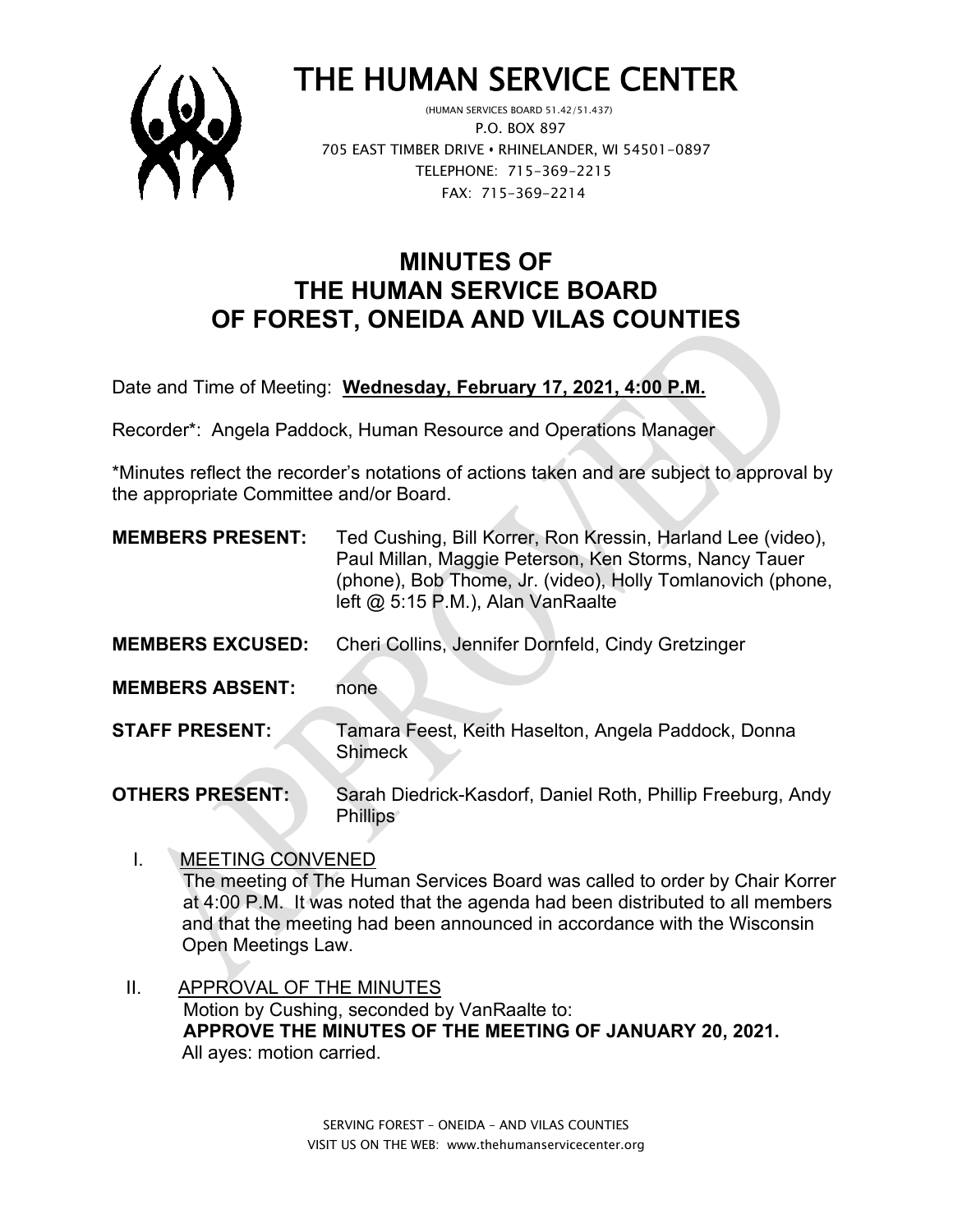III. BOARD TRAINING PRESENTATION: ETHICS AND CONFLICTS OF INTEREST BY PHILIP FREEBURG, UW-MADISON DIVISION OF EXTENSION Mr. Freeburg, J.D. presented an ethics training to the Human Services Board. Key objectives discussed in the training were the code of ethics for local government officials defined in Wis. Stat. §19.52 and Wis. Stat. § 19.42 and how conflicting interests can affect and/or produce financial interest.

#### IV. DIRECTOR'S REPORT

- A. Vacancies and Recruitment: Feest provided an update on current vacancies and recruitment efforts. The Payroll Specialist and DD Secretary started on Monday and interviews are continuing to be scheduled for the MH Technician and CCS Service Facilitator positions when qualified applicants are received.
- B. COVID-19 Related Updates: A staggered schedule has been developed for staff to return to work starting Monday, March 1, 2021. The agency will also be open for foot traffic Monday through Friday. The focus will be on face-toface visits with identified clients while keeping everyone's safety in the forefront. The agency will continue to use telehealth as an option for seeing clients.
- C. Committee Meeting Schedules: Board members received a handout with the dates and times for the 2021 monthly committee meetings. The agendas will continue to include a link for video/phone access.
- D. Women's Grant Application Review: Feest explained they received feedback from the Dept. of Health Services on the Women's Grant Application. Although the agency was not selected, HSC scored 73 out of 100 and was the 2<sup>nd</sup> highest in the county category.
- E. KOINONIA Sub-lease: After the Oneida County lease was finalized, Feest directed the agency attorney to draft the Koinonia lease. The three-year sublease with Options Counseling was signed and effective as of January 1, 2021.

#### V. REPORT OF THE SYSTEMS REVIEW COMMITTEE – 2/2/2021

- A. Review Conflict Resolution Protocol: Feest clarified that she had a meeting with the three Social Services Directors, and they came to a consensus on the conflict resolution protocol. The final draft will be sent to the Social Services Directors who will forward to their respective county board chairs for signature if no final changes are required.
- B. Wrap-Up Report Action Item: Feest presented her Wrap-up Report detailing the progress and accomplishments of the System Review Committee. She would like to provide this final report to all the stakeholders that were involved in the project since the beginning. Motion by Cushing, seconded by Millan to:

#### **ACCEPT THE FINAL REPORT OF THE SYSTEMS REVIEW COMMITTEE AS PRESENTED.**

All ayes: motion carried.

#### VI. REPORT OF THE OPERATIONS COMMITTEE – 2/10/2021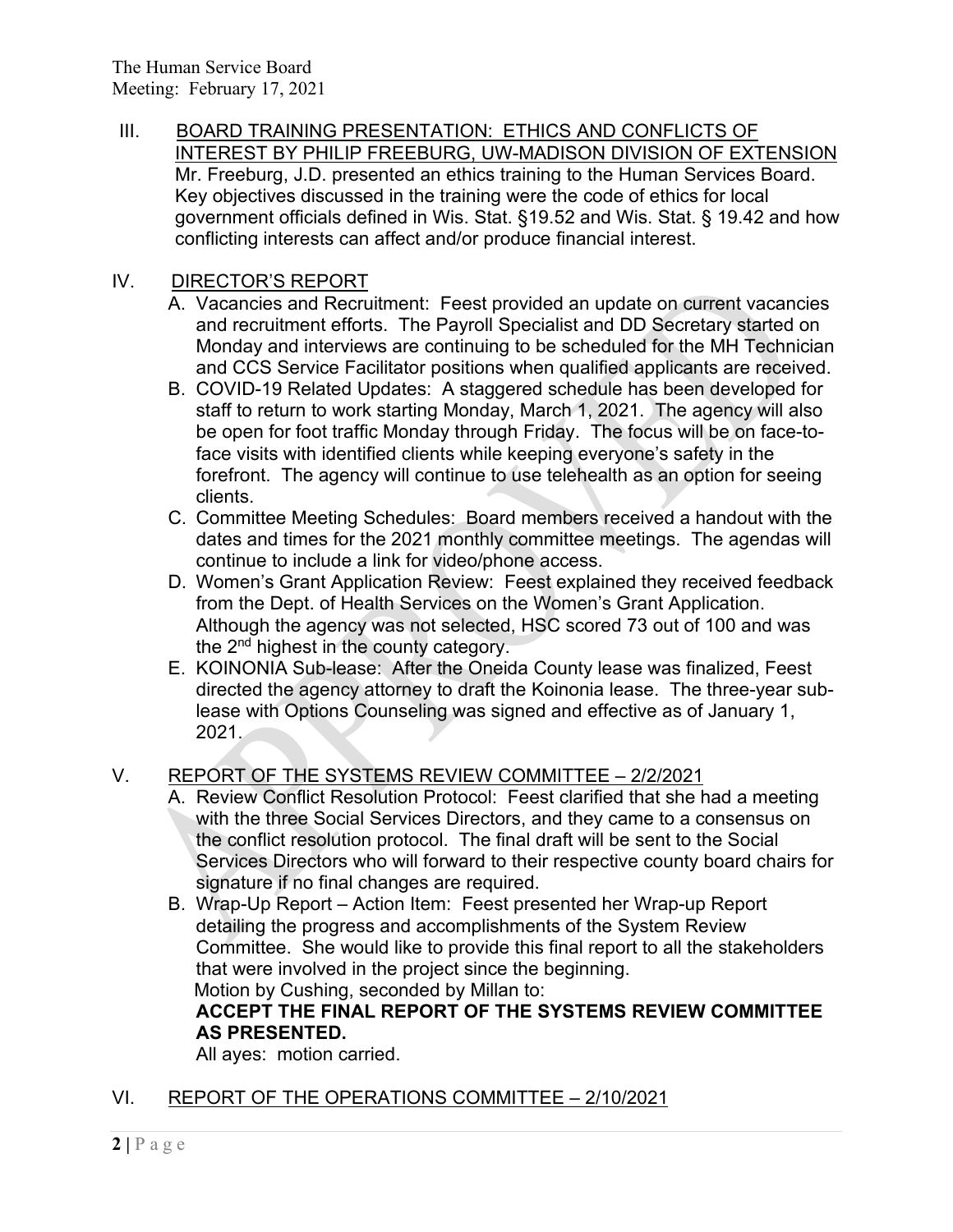- A. Employee Handbook Updates: Feest discussed the Employee Handbook update that was approved by the Operations Committee to include a 30-day notice for employees who submit their official notice of retirement to the Wisconsin Retirement System.
- B. Salary Administration: Feest explained the Operations Committee approved a policy and procedure for the salary administration of non-management employees.
- C. COVID Sick Leave: The Operations Committee also approved a policy to offer a sick leave bank to employees affected by COVID-19 as recommended by the attorneys at vonBriesen.
- VII. REPORT OF THE DEVELOPMENTAL DISABILITES COMMITTEE 2/10/2021 Chair Korrer announced the minutes were provided to board members and there were no questions after his announcement.
- VIII. REPORT OF THE BEHAVIORAL HEALTH COMMITTEE 2/11/2021 Chair Korrer announced the minutes were provided to board members. Feest added the agency has been tracking the crisis calls related to COVID-19 since May 2020. As of January 2021, just under 6% have been related to COVID-19. Kressin also mentioned two presentations were provided by the agency intern and Kirsten Carlson, BH Clinical Coordinator and both were very informative.

#### IX. REPORT OF THE ADMINISTRATION COMMITTEE – 2/11/2021

- A. 2020 Year-to-Date Financial Update: Haselton explained that as of February  $8<sup>th</sup>$ , the 2020 budget surplus is \$189,841. There are still a couple of large receipts that need to be posted. The biggest impact to the 2020 budget was the reduction in hospitalizations and detentions. Haselton added the agency was in a strong fiscal position at the end of the year.
- B. Management Salary Action Item: Feest presented the Management Salary Administration Policy & Procedure that was approved and forwarded to the Board by the Administration Committee. This will allow Feest to be able to recognize managers individually at the time of their annual evaluation by awarding a one-step or two-step pay increase based on performance. Motion by VanRaalte, seconded by Cushing to:

### **APPROVE THE MANAGEMENT SALARY ADMINISTRATION POLICY AND PROCEDURE AS PRESENTED.**

All ayes: motion carried.

C. Accounting Software – Action Item: Chair Korrer explained that staff had researched six different accounting software and are recommending Tyler Technologies which can be locally hosted. Administration Committee approved the purchase of the accounting software with Tyler Technologies and moved to forward to full board for consideration. Haselton explained the 10-year expense of \$245,100 would be capitalized and depreciated over five years.

Motion by VanRaalte, seconded by Kressin to: